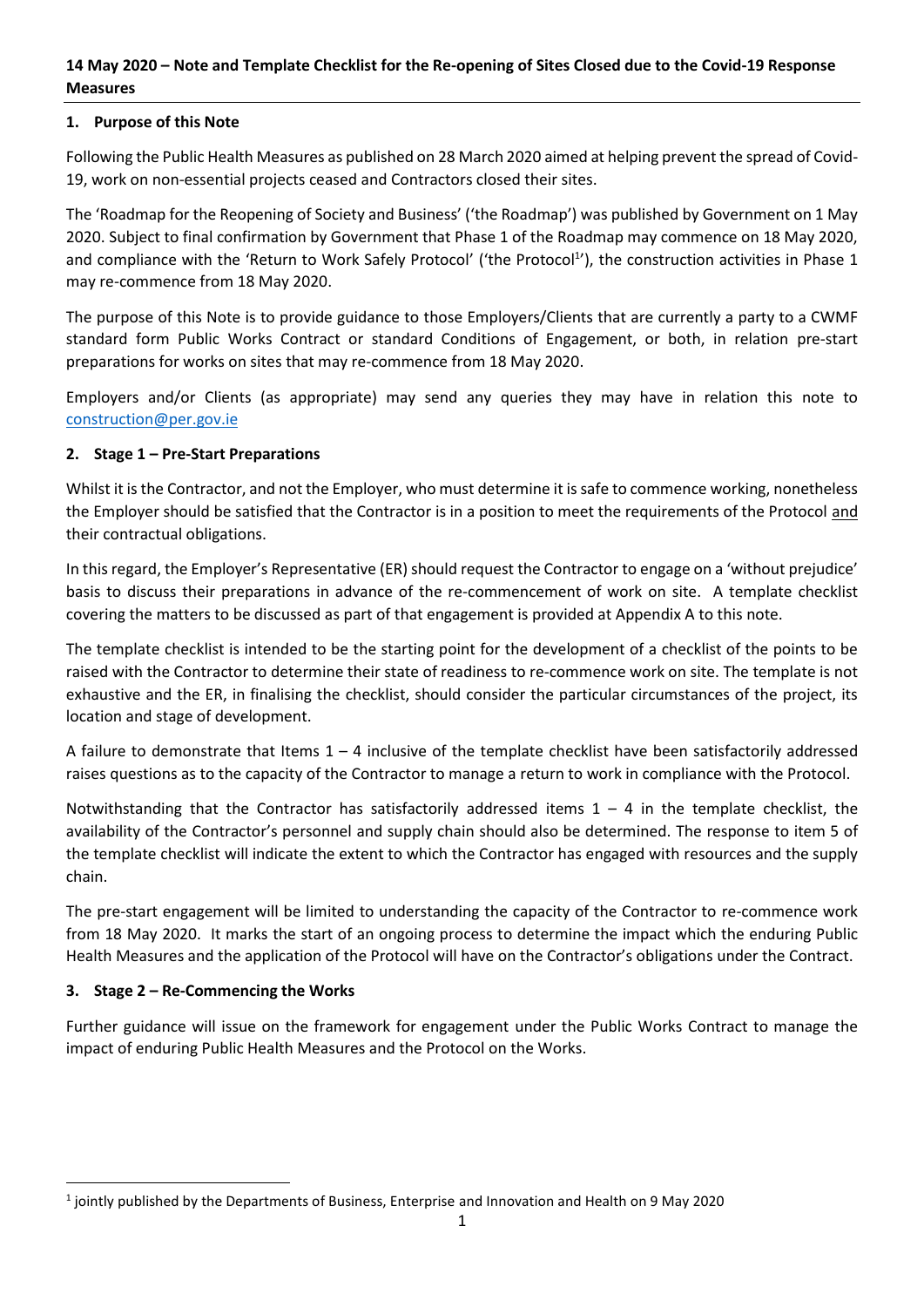**14 May 2020 – Note and Template Checklist for the Re-opening of Sites Closed due to the Covid-19 Response Measures**

**Appendix A – Template Checklist for a Without Prejudice Engagement between the Employer's Representative and the Contractor in relation to the re-commencement of works on site for Public Works Contracts.**

|    | Assessment of Covid-19 Implications <sup>2</sup>                                                                                                                                                                                               | <b>Responses / Proposed Mitigation Measures</b><br>where required |
|----|------------------------------------------------------------------------------------------------------------------------------------------------------------------------------------------------------------------------------------------------|-------------------------------------------------------------------|
| 1. | <b>Public Health Measures</b>                                                                                                                                                                                                                  |                                                                   |
|    | Site access control measures required to<br>а.<br>minimise risk of infected persons present on site<br>- assessment, reporting, records to facilitate<br>contact tracing.                                                                      |                                                                   |
|    | b. Appropriately enhanced site welfare facilities -<br>washrooms, eating facilities, drying rooms, etc.                                                                                                                                        |                                                                   |
|    | Enhanced cleaning regime for welfare facilities<br>c.<br>and site.                                                                                                                                                                             |                                                                   |
|    | d. Social distancing - can requirements be met<br>while allowing work to be carried out safely?                                                                                                                                                |                                                                   |
|    | e. Staggered times - does compliance with 'social<br>distancing' require adoption of irregular working<br>times / patterns?                                                                                                                    |                                                                   |
|    | f.<br>If yes to 1e, have arrangements been confirmed<br>with personnel affected?                                                                                                                                                               |                                                                   |
|    | Will extended working hours, if required,<br>g.<br>infringe relevant Local Authority constraints?                                                                                                                                              |                                                                   |
|    | h. Are there appropriate arrangements in place to<br>manage circumstance where a person on the<br>site, attempting to access the site or who has<br>previously been on or visited the site, is<br>discovered to be possibly infected?          |                                                                   |
|    | i.<br>Has the Health and Safety Plan been updated by<br>the PSCS to reflect the requirements of the<br>'Return to Work Safely Protocol' published by<br>the Departments of Business, Enterprise and<br>Innovation and Health ('the Protocol')? |                                                                   |
| 2. | <b>Availability of Personal Protective Equipment</b>                                                                                                                                                                                           |                                                                   |
|    | Is additional PPE to that utilised by Contractor's<br>a.<br>personnel prior to Covid-19 measures required?                                                                                                                                     |                                                                   |

 $2$  The list given below is not exhaustive, the ER, when finalising it, should consider the particular circumstances of the project, its location and stage of development.

 $\overline{a}$